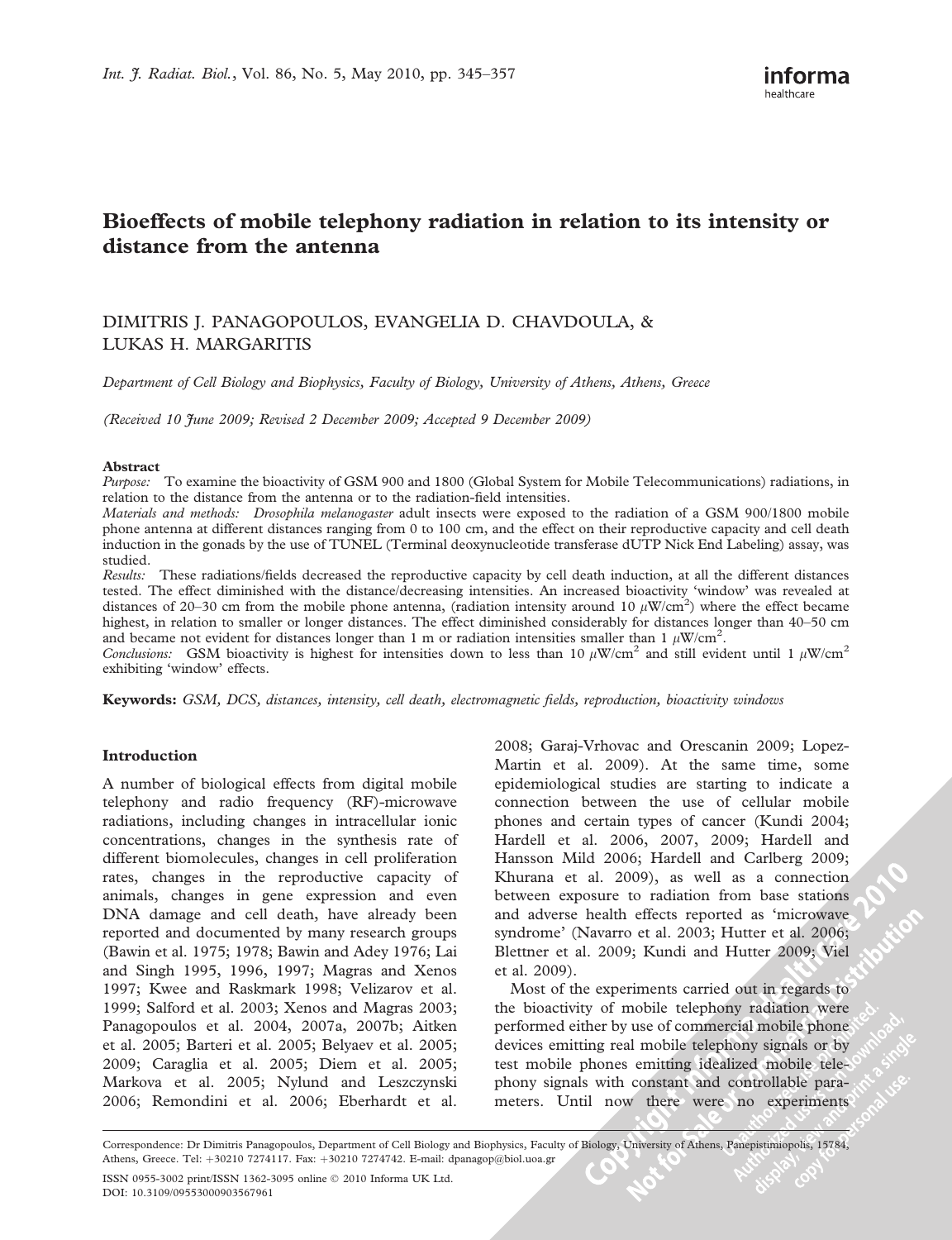regarding the effects at different distances from mobile phone antennas corresponding to different intensities of the emitted radiation, neither experiments regarding the effects of mobile telephony base station antennas, except of statistical observations which have reported reduction of bird and insect populations around base station antennas (Balmori 2005; Everaert and Bauwens 2007).

Both systems of Digital Mobile Telephony Radiation established and commonly used in Europe, GSM 900 MHz (Global System for Mobile telecommunications), and GSM 1800 MHz, (also called DCS 1800 MHz – Digital Cellular System), except of their RF carrier signal, use a pulse repetition frequency of 217 Hz, plus other extremely low frequencies (ELF) necessary for the transmission of information (Tisal 1998; Hamnerius and Uddmar 2000; Hyland 2000; Clark 2001; Hillebrand 2002; Panagopoulos and Margaritis 2008). Thereby the signals of both systems combine RF and ELF frequencies. This combination of RF carrier and ELF pulsing frequencies is considered to play an important role in the bioactivity of this kind of radiation (Lin-Liu and Adey 1982; Penafiel et al. 1997).

Radiation from base station antennas is almost identical to that from mobile phones of the same system (GSM 900 or 1800), except that it is about 100 times more powerful, and uses a little higher carrier frequency. GSM 900 mobile phones emit between 890 and 915 MHz (uplink operation) while base stations emit between 935 and 960 MHz (downlink operation). The corresponding GSM (or DCS) 1800 spectrums are 1710–1785 MHz (uplink operation) and 1805–1880 MHz (downlink operation) (Tisal 1998; Hamnerius and Uddmar 2000; Hyland 2000; Clark 2001; Hillebrand 2002; Panagopoulos and Margaritis 2008). Thereby, effects produced by mobile phones at certain distances, could possibly be extrapolated to represent effects from base station antennas, of the same type of radiation, at about 100 times longer distances.

The difficulty in performing experiments with base station mobile telephony antennas is due to the fact of uncontrolled conditions in the open air that do not allow the use of sham-exposed animals, (exposed to identical other conditions like temperature, humidity, light etc.). In other words, there is no way to have a sham-exposed group of experimental animals under identical environmental conditions as the exposed ones, but without being exposed to the radiation at the same time. We thought that the only way to simulate the reality of the exposure by a base station antenna is to expose the animals at different distances from a mobile phone within the laboratory.

In order to study the bioactivity of mobile telephony signals at different intensities and distances from the antenna of a mobile phone handset, resembling effects from base station signals within residential areas, we used the same biological index as in previous experiments of ours, the reproductive capacity of the insect Drosophila melanogaster, defined by the number of  $F_1$  (first filial generation) pupae derived during the three days of the insect's maximum oviposition, as this was found to be a reliable indicator for the bioactivity of electromagnetic fields (EMF) (Panagopoulos et al. 2000a, 2004, 2007a, 2007b; Panagopoulos and Margaritis 2002, 2003a).

Our previous experiments regarding a few minutes daily exposure of the same model animal to the near field of a mobile phone antenna have shown a large decrease in the reproductive capacity, affecting both sexes (Panagopoulos et al. 2004). Both systems of digital mobile telephony radiation GSM 900 MHz and GSM/DCS 1800 MHz were found to produce the same effects, but GSM 900 was found to be even more bioactive than 1800, mainly due to the higher intensity of GSM 900 antennas compared to GSM/ DCS 1800 ones (Panagopoulos et al. 2007a). The decrease in the reproductive capacity was found to be due to induced cell death (DNA fragmentation) in the gonads, caused by both types of mobile telephony radiations (Panagopoulos et al. 2007b).

A widely used method for identifying cell death is TUNEL (Terminal deoxynucleotide transferase dUTP Nick End Labeling) assay. By use of this method, fluorescein dUTP is bound through the action of terminal transferase, onto fragmented genomic DNA which then becomes labelled by characteristic fluorescence. The label incorporated at the fragmented DNA is visualised by fluorescence microscopy (Gavrieli et al. 1992).

Each Drosophila ovary consists of 16–20 ovarioles. Each ovariole is an individual egg assembly line, with new egg chambers in the anterior moving toward the posterior as they develop, through 14 successive stages until the mature egg reaches the oviduct. The most anterior region is called the germarium. The most sensitive developmental stages during oogenesis for stress-induced cell death, are region 2 within the germarium and stages 7–8 just before the onset of vitellogenesis (Drummond-Barbosa and Spradling 2001; McCall 2004). Electromagnetic stress from mobile telephony radiations was found in our experiments to be extremely bioactive, inducing cell death to a high degree not only to the above two 'check points' (germarium and stages 7–8) but to all developmental stages of early and mid oogenesis and moreover to all types of egg chamber cells, i.e. nurse cells, follicle cells and the oocyte (OC) (Panagopoulos et al. 2007b).

In continuing our research on the biological impacts of the cellular mobile telephony radiation, the aim of the present study was to investigate the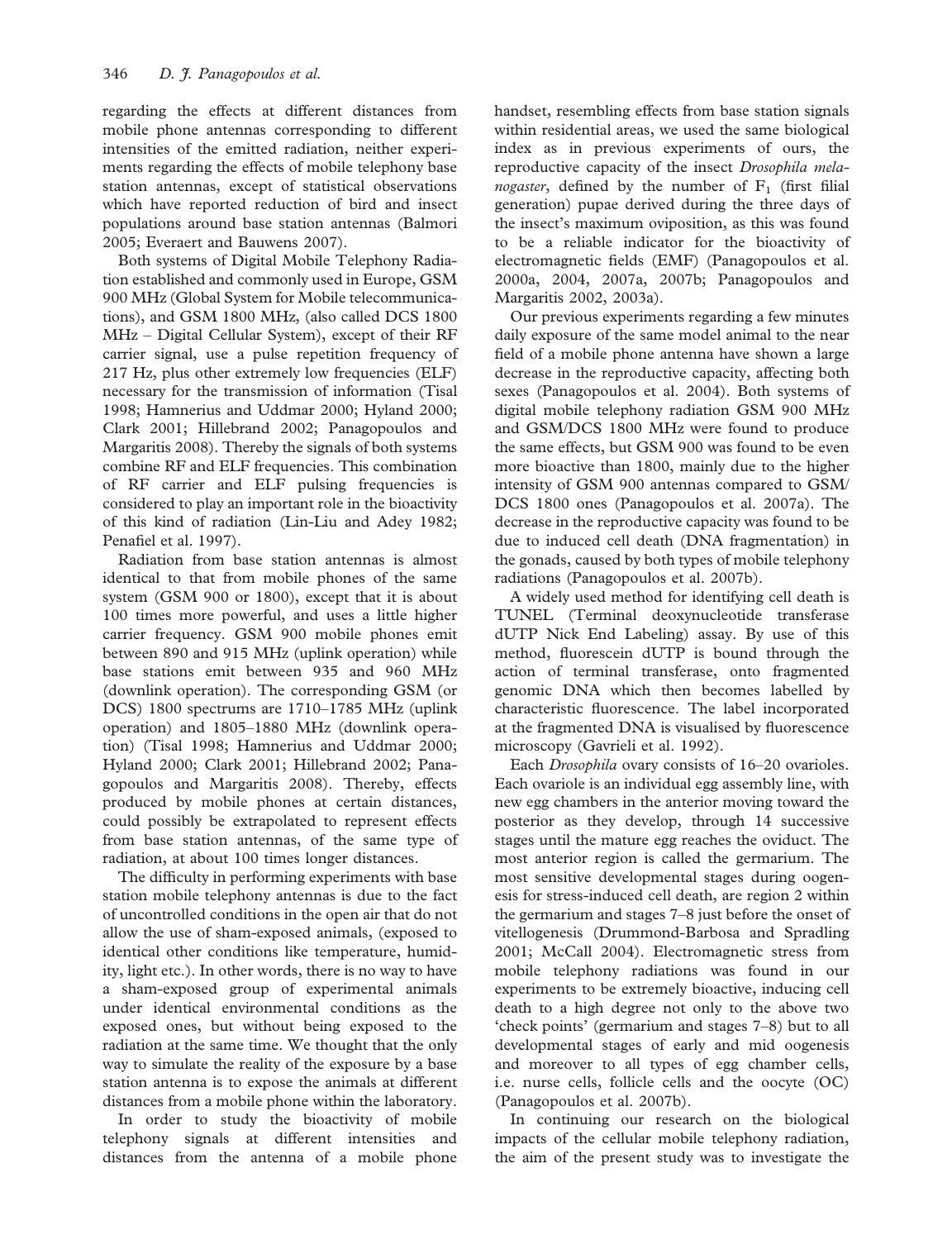dependence of GSM 900/1800 bioactivity on its intensity, within intensity levels that people are exposed to, from mobile phones and base station antennas as well. Finally, in the case that we would detect a decrease in the reproductive capacity at smaller intensities than in our previous experiments (Panagopoulos et al. 2004, 2007a, 2007b), our aim would be to confirm whether again the decrease is due to cell death induced by the radiation or not, by use of the TUNEL assay.

#### Materials and methods

#### Drosophila culturing

Wild-type strain Oregon R Drosophila melanogaster flies were cultured according to standard methods and kept in glass vials with standard food (Panagopoulos et al. 2004). Ovaries from exposed and shamexposed flies were dissected into individual ovarioles at the sixth day after eclosion and then treated for TUNEL assay.

### Exposure system

As an exposure device we used a commercial cellular mobile phone itself, in order to analyse the effects of real mobile telephony signals. As in previous experiments (Panagopoulos et al. 2007a, 2007b), we used a dual band cellular mobile phone that could be connected to either 900 or 1800 networks simply by changing SIM ('Subscriber Identity Module') cards on the same handset. The highest Specific Absorption Rate (SAR), given by the manufacturer for human head, is 0.89 W/kg. The exposure procedure was the same as in earlier experiments of ours (Panagopoulos et al. 2007b). The handset was fully charged before each set of exposures. The experimenter spoke on the mobile phone's microphone during the exposures. Thereby, the emitted 900 or 1800 radiation during the exposures was 'modulated' by the human voice, ('speaking emissions').

Exposures and measurements of mobile phone emissions were performed at the same place where the mobile phone had full perception of both 900 and 1800 signals, as described before (Panagopoulos et al. 2007a). The measured mean power densities in contact and at different distances from the mobile phone antenna for 6 min of modulated emission, for GSM 900 MHz and for DCS 1800 MHz, are shown in Table I. As explained before (Panagopoulos et al. 2007a, 2007b), the GSM 900 MHz intensity at the same distance from the antenna and with the same handset was higher than the corresponding GSM/ DCS 1800 MHz. Measurements at 900 and 1800 MHz were performed with a RF Radiation Survey Meter, NARDA 8718 (Hauppauge, NY, USA). Since both GSM 900 and 1800 signals use a pulse repetition frequency at 217 Hz plus other ELF pulses, we measured electric and magnetic field intensities in the ELF range, with a Holaday HI-3604 ELF Survey Meter (Eden Prairie, MN, USA). The measured values for the modulated ELF fields, excluding the ambient electric and magnetic fields of 50 Hz, for GSM 900 and 1800 at different distances from the antenna are also shown in Table I. All values shown in Table I are averaged over 10 separate measurements of each kind  $\pm$  standard deviation (SD). These values are typical for digital mobile telephony handsets and they are all within the established current exposure criteria (International Commission for Non-Ionising Radiation Protection [ICNIRP] 1998).

The radiation and field measurements given in Table I show that although the ELF electric and magnetic field intensities fall within the background levels for distances longer than 50 cm from both GSM 900 and 1800 mobile phone antennas, the RF components of the signals are still evident for distances up to 100 cm.

#### Exposure procedures

In each single experiment, we separated the collected insects into thirteen groups: The first group (named '0') was exposed to GSM 900 or 1800 field with the mobile phone antenna in contact with the glass vial containing the flies. The second (named '1'), was exposed to GSM 900 or 1800 field, at 1 cm distance from the mobile phone antenna. The third group (named '10') was exposed to GSM 900 or 1800 field at 10 cm distance from the mobile phone antenna. The fourth group (named '20') was exposed to GSM 900 or 1800 field at 20 cm distance from the mobile phone antenna, etc, the 12th group (named '100') was exposed to GSM 900 or 1800 field at 100 cm distance from the mobile phone antenna. Finally, the 13th group (named 'SE') was the sham-exposed. Each group consisted of 10 male and 10 female insects as previously (Panagopoulos et al. 2004, 2007a).

In each experiment, we collected newly eclosed adult flies from the stock early in the afternoon, and separated them into the 13 different groups following the same methodology as in previous experiments (Panagopoulos et al. 2004).

We exposed the flies within the glass vials by placing the antenna of the mobile phone outside of the vials, parallel to the vial's axis. The total duration of exposure was 6 min per day in one dose and exposures were started on the first day of each experiment (day of eclosion). In each experiment, all the 12 exposed groups were simultaneously exposed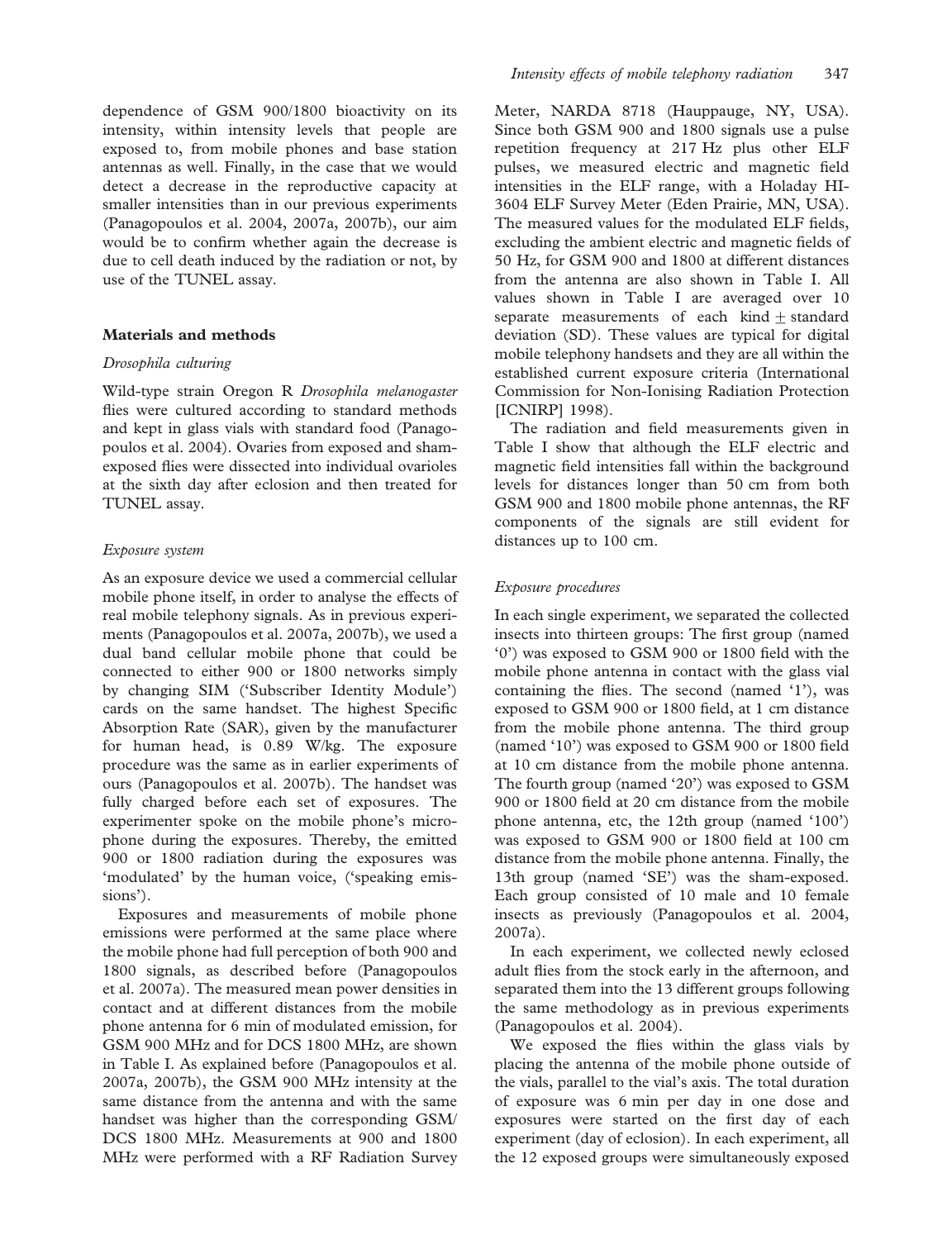|                              |  | Table I. GSM 900 and 1800 radiation and field intensities $\pm$ SD, in the microwave and ELF regions, for different distances from a mobile |  |  |  |
|------------------------------|--|---------------------------------------------------------------------------------------------------------------------------------------------|--|--|--|
| phone antenna <sup>*</sup> . |  |                                                                                                                                             |  |  |  |

| Distance from<br>mobile phone<br>antenna (cm) | <b>GSM 900</b><br>radiation<br>intensity at<br>900 MHz,<br>(mW/cm <sup>2</sup> ) | GSM 900<br>electric field<br>intensity at<br>$217$ Hz, $(V/m)$ | GSM 900<br>magnetic field<br>intensity at<br>$217 \text{ Hz}$ , (mG) | GSM 1800<br>radiation intensity<br>at 1800 MHz,<br>(mW/cm <sup>2</sup> ) | GSM 1800<br>electric field<br>intensity at<br>$217$ Hz, $(V/m)$ | GSM 1800<br>magnetic field<br>intensity at<br>$217$ Hz, $(mG)$ |
|-----------------------------------------------|----------------------------------------------------------------------------------|----------------------------------------------------------------|----------------------------------------------------------------------|--------------------------------------------------------------------------|-----------------------------------------------------------------|----------------------------------------------------------------|
| $\mathbf{0}$                                  | $0.378 + 0.059$                                                                  | $19 + 2.5$                                                     | $0.9 + 0.15$                                                         | $0.252 + 0.050$                                                          | $13 + 2.1$                                                      | $0.6 \pm 0.08$                                                 |
| 1                                             | $0.262 + 0.046$                                                                  | $12 + 1.7$                                                     | $0.7 + 0.13$                                                         | $0.065 + 0.015$                                                          | $6 + 0.8$                                                       | $0.4 + 0.07$                                                   |
| 10                                            | $0.062 + 0.020$                                                                  | $7 + 0.8$                                                      | $0.3 + 0.05$                                                         | $0.029 + 0.005$                                                          | $2.7 + 0.5$                                                     | $0.2 + 0.05$                                                   |
| 20                                            | $0.032 \pm 0.008$                                                                | $2.8 + 0.4$                                                    | $0.2 \pm 0.04$                                                       | $0.011 \pm 0.003$                                                        | $0.6 + 0.12$                                                    | 0. $1 \pm 0.02$                                                |
| 30                                            | $0.010 + 0.002$                                                                  | $0.7 + 0.09$                                                   | $0.1 + 0.02$                                                         | $0.007 + 0.001$                                                          | $0.3 + 0.06$                                                    | $0.06 + 0.01$                                                  |
| 40                                            | $0.006 + 0.001$                                                                  | $0.2 + 0.03$                                                   | $0.05 + 0.01$                                                        | $0.004 + 0.0007$                                                         | $0.1 + 0.04$                                                    |                                                                |
| 50                                            | $0.004 + 0.0006$                                                                 | $0.1 + 0.02$                                                   |                                                                      | $0.002 + 0.0003$                                                         |                                                                 |                                                                |
| 60                                            | $0.002 + 0.0003$                                                                 |                                                                |                                                                      | $0.0016 + 0.0002$                                                        |                                                                 |                                                                |
| 70                                            | $0.0017 + 0.0002$                                                                |                                                                |                                                                      | $0.0013 + 0.0002$                                                        |                                                                 |                                                                |
| 80                                            | $0.0012 + 0.0002$                                                                |                                                                |                                                                      | $0.0011 + 0.0002$                                                        |                                                                 |                                                                |
| 90                                            | $0.0010 \pm 0.0001$                                                              |                                                                |                                                                      | $0.0005 + 0.0001$                                                        |                                                                 |                                                                |
| 100                                           | $0.0004 + 0.0001$                                                                |                                                                |                                                                      | $0.0002 + 0.0001$                                                        |                                                                 |                                                                |

\*For distances longer than 30–50 cm from the mobile phone antenna, the ELF electric and magnetic field components of both GSM 900 and 1800 radiations, fall within the background of the stray 50 Hz fields within the lab.

during the 6-min exposure sessions. The exposures took place for five days in each experiment, as previously described (Panagopoulos et al. 2004). Then there was an additional 6-min exposure in the morning of the sixth day and one hour later, female insects from each group were dissected and prepared for TUNEL assay, as described before (Panagopoulos et al. 2007b). The daily exposure duration of 6 min, was chosen for reasons we have explained before (Panagopoulos et al. 2004, 2007a) and for keeping the same exposure conditions as in our previous experiments.

After each exposure, the corresponding shamexposure took place. The SE group was 'exposed' for 6 min at zero distance from the mobile phone antenna, following exactly the same methodology (the experimenter spoke on the mobile phone, same voice, reading the same text) but the mobile phone was turned off. Before this we had already verified that sham-exposed groups at all the 12 different locations of exposure described above, did not differ significantly between them in their reproductive capacity and additionally did not differ significantly from a Control group (named 'C') which was never taken out of the culture room during the experiments and was not exposed or sham-exposed in any way (see Appendix). Comparison between SE and C groups in relation to the reproductive capacity and ovarian cell death on the same experimental animals was discussed also in a previous work of ours (Panagopoulos et al. 2007b).

In each experiment we kept the 10 males and the 10 females of each group, in separate vials for the first 48 h, for reasons we have explained before (Panagopoulos et al. 2004). After the first 48 h of each experiment, when both males and females of each group were sexually mature, they were put together (10 pairs) in another glass vial with fresh food. They were allowed to mate and lay eggs for the next 72 h, during which, the daily egg production of Drosophila is at its maximum (Panagopoulos et al. 2004).

After the last exposure in the morning of the sixth day from the beginning of each experiment, the flies were removed from the glass vials, and the ovaries of females were dissected and fixed for TUNEL assay. The vials were then maintained in the culture room for 6–8 additional days without further exposure, and then the number of  $F_1$  pupae was counted in each group as in previous experiments (Panagopoulos et al. 2000a, 2004, 2007a). As explained in detail before (Panagopoulos et al. 2004), this number is a representative estimate of the insect's reproductive capacity.

The temperature during the exposures was monitored within the vials by a mercury thermometer with an accuracy of  $0.05^{\circ}$ C (Panagopoulos et al. 2004).

#### TUNEL assay

To determine the ability of GSM and DCS radiation to induce cell death during early and mid oogenesis, we used the TUNEL assay, as follows: Ovaries were dissected in Ringer's solution and separated into individual ovarioles from which we took away egg chambers of stages 11–14. In egg chambers of stages 11–14 programmed cell death takes place normally in the nurse cells and follicle cells. Thereby we kept and treated ovarioles and individual egg chambers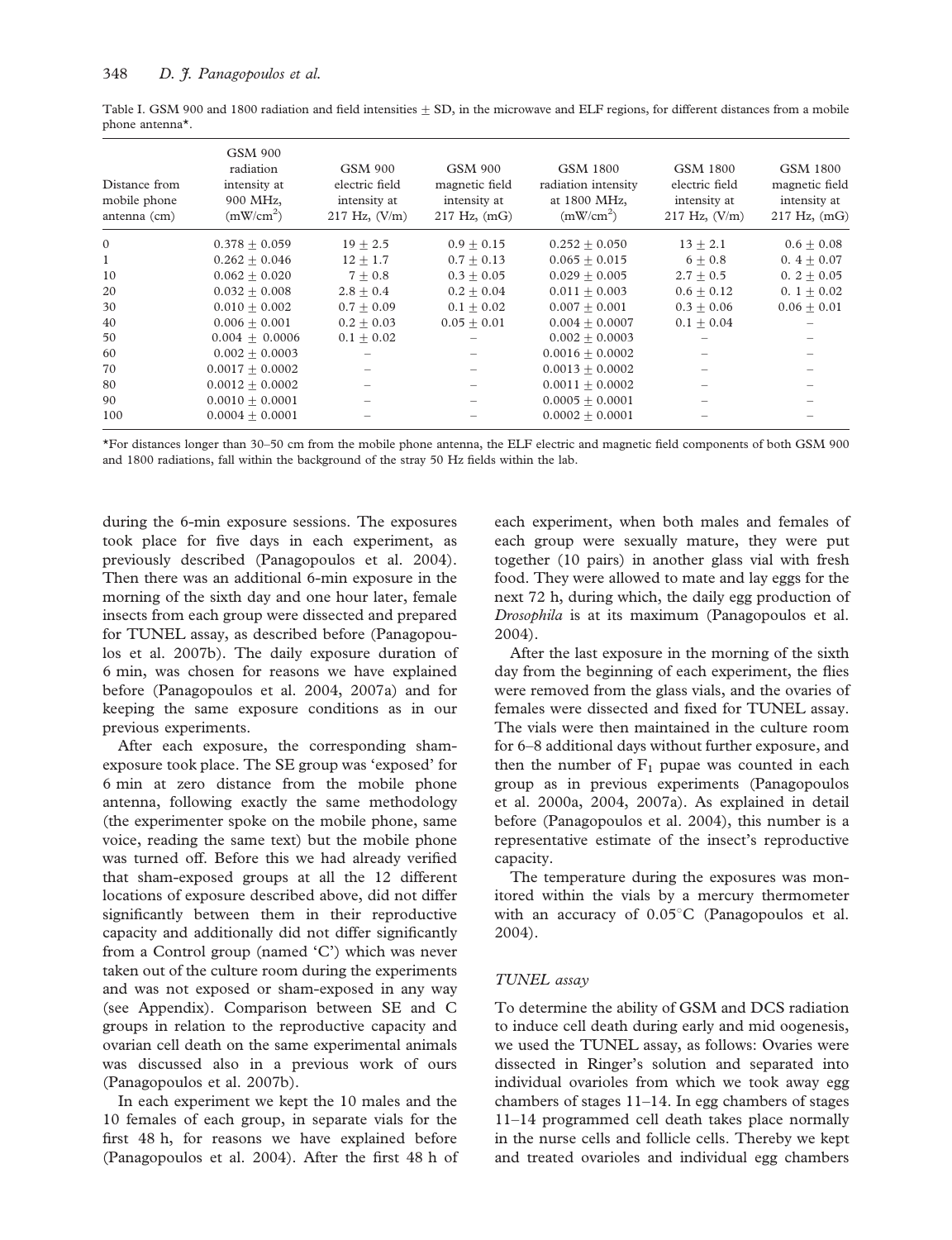from germarium up to stage 10. Samples were fixed in phosphate-buffered saline (PBS) solution containing 4% formaldehyde plus 0.1% Triton X-100 (Sigma Chemical Co., Munich, Germany) for 30 min and then rinsed three times and washed twice in PBS for 5 min each. Then samples were incubated with PBS containing  $20 \mu g/ml$  proteinase K for 10 min and washed three times in PBS for 5 min each. In situ detection of fragmented genomic DNA was performed with Boehringer Mannheim kit (Boehringer Mannheim Corp., Indianapolis, IN, USA), containing fluorescein dUTP for 3 h at  $37^{\circ}$ C in the dark. Samples were then washed six times in PBS for 1 h and 30 min (total duration) in the dark and finally mounted in antifading mounting medium (90% glycerol containing 1.4-diazabicyclo (2.2.2) octane (Sigma Chemical Co.) to prevent from fading and viewed under a Nikon Eclipse TE 2000-S fluorescence microscope (Tokyo, Japan). The samples from different experimental groups were blindly observed under the fluorescence microscope (i.e., the observer did not know the origin of the sample) and the percentage of egg chambers with TUNEL positive signal was scored in each sample.

## Statistical analysis

The results on reproductive capacity and cell death induction were analysed statistically by single factor Analysis of Variance test which calculates the probability (P) that differences between groups are due to random variations. The smaller this probability is, the more significantly the groups differ between them (in their reproductive capacity or in the percentages of TUNEL positive egg chambers). In addition, linear (Pearson's) and non-parametric (Kendall's) correlation analysis were performed between reproductive capacity and radiation/field intensities in order to get an estimation of which parameter (RF radiation, ELF fields) might be more responsible for the effects (Weiss 1995; Maber 1999).

## Results

The average mean values of reproductive capacity (mean number of  $F_1$  pupae per maternal insect) from eight separate identical experiments with GSM 900 and GSM/DCS 1800 exposures are listed in Table II and represented graphically in Figures 1 and 2.

The data show that GSM 900 mobile telephony radiation decreases reproductive capacity at distances from 0 cm up to 90 cm from the mobile phone antenna (corresponding intensities ranging from 378  $\mu$ W/cm<sup>2</sup> down to 1  $\mu$ W/cm<sup>2</sup> –Table I). Table II and Figure 1 show that the effect is at a maximum at 0 cm and at 30 cm from the antenna (corresponding to radiation intensities of 378  $\mu$ W/cm<sup>2</sup> and 10  $\mu$ W/ cm<sup>2</sup> , respectively) with an overall maximum at 30 cm. For distances longer than 30 cm from the mobile phone antenna, the effect decreases rapidly and becomes very small for distances longer than 50 cm, but it is still evident for distances up to 90 cm (intensities down to 1  $\mu$ W/cm<sup>2</sup>).

The data also show that GSM/DCS 1800 mobile telephony radiation decreases reproductive capacity at distances from 0 cm up to 80 cm from the mobile phone antenna (corresponding intensities ranging from 252  $\mu$ W/cm<sup>2</sup> down to 1.1  $\mu$ W/cm<sup>2</sup> –Table I). Table II and Figure 2 show that the effect is maximum at 0 cm and at 20 cm from the antenna, (corresponding to radiation intensities of 252  $\mu$ W/ cm<sup>2</sup> and 11  $\mu$ W/cm<sup>2</sup>, respectively) with overall

|               | Average mean     |                | Average mean     |                |  |
|---------------|------------------|----------------|------------------|----------------|--|
|               | number of        |                | number of        |                |  |
|               | $F_1$ pupae      |                | $F_1$ pupae      |                |  |
| Groups-       | per maternal     |                | per maternal     |                |  |
| Distance from | $fly \pm SD$ ,   | Deviation from | $fly \pm SD,$    | Deviation from |  |
| mobile phone  | for GSM          | sham-exposed   | for GSM          | sham-exposed   |  |
| antenna, (cm) | 900 MHz          | group          | 1800 MHz         | group          |  |
| $\mathbf{0}$  | $7.46 \pm 0.73$  | $-46.14\%$     | $9.10 \pm 0.69$  | $-35.09\%$     |  |
| $\mathbf{1}$  | $9.35 + 0.62$    | $-32.49%$      | $11.35 + 0.63$   | $-19.04%$      |  |
| 10            | $11.28 + 0.81$   | $-18.56\%$     | $11.93 + 0.72$   | $-14.91%$      |  |
| 20            | $11.55 + 0.79$   | $-16.61%$      | $8.33 + 0.7$     | $-40.58%$      |  |
| 30            | $7.38 + 0.65$    | $-46.71%$      | $12.77 + 0.82$   | $-8.92%$       |  |
| 40            | $12.81 + 0.97$   | $-7.51\%$      | $13.52 \pm 0.86$ | $-3.57\%$      |  |
| 50            | $13.49 + 0.82$   | $-2.60\%$      | $13.72 + 0.75$   | $-2.14%$       |  |
| 60            | $13.62 + 0.83$   | $-1.66\%$      | $13.81 \pm 0.92$ | $-1.50\%$      |  |
| 70            | $13.72 + 0.92$   | $-0.94%$       | $13.79 + 0.90$   | $-1.64%$       |  |
| 80            | $13.68 + 0.80$   | $-1.23%$       | $13.85 + 0.81$   | $-1.21%$       |  |
| 90            | $13.75 \pm 0.95$ | $-0.72%$       | $14.03 \pm 1.02$ | $+0.07%$       |  |
| 100           | $14.01 \pm 1.01$ | $+1.16%$       | $14.05 + 0.99$   | $+0.21%$       |  |
| <b>SE</b>     | $13.85 + 0.91$   |                | $14.02 \pm 0.98$ |                |  |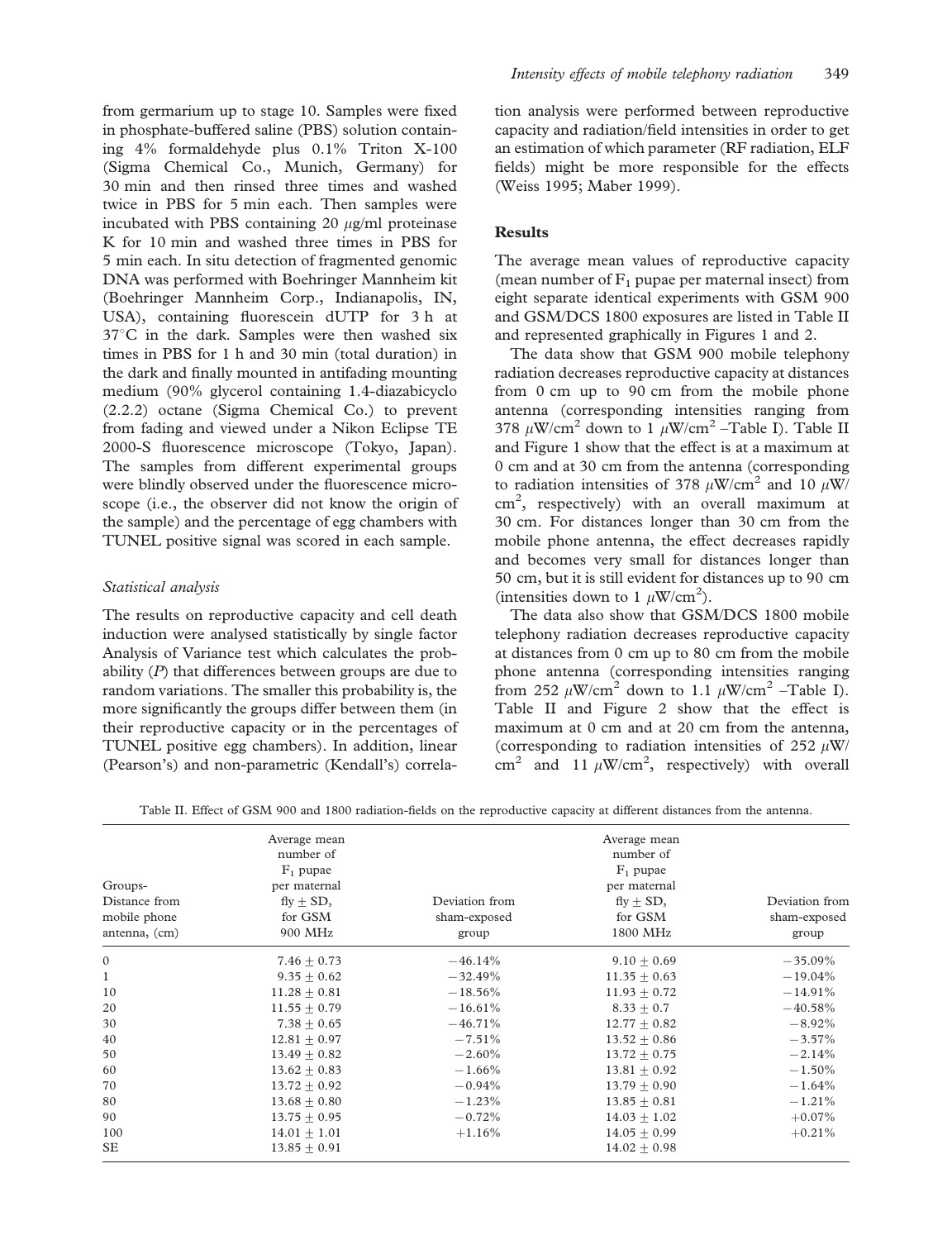

Figure 1. Reproductive capacity (mean number of  $F_1$  pupae per maternal insect averaged over eight identical experiments)  $\pm$  SD, in relation to the distance from a GSM 900 MHz mobile phone antenna (cm). The decrease in reproductive capacity is at a maximum at zero distance and at 30 cm distance from the antenna, corresponding to RF intensities 378  $\mu$ W/cm<sup>2</sup> and 10  $\mu$ W/  $cm<sup>2</sup>$  (see Table II).



Figure 2. Reproductive capacity (mean number of  $F_1$  pupae per maternal insect averaged over eight identical experiments)  $\pm$  SD, in relation to the distance from a GSM/DCS 1800 MHz mobile phone antenna (cm). The decrease in reproductive capacity is at a maximum at zero distance and at 20 cm distance from the antenna, corresponding to RF intensities 252  $\mu$ W/cm<sup>2</sup> and 11  $\mu$ W/ cm<sup>2</sup> (see Table II).

maximum at 20 cm. For distances longer than 20 cm from the mobile phone antenna, the effect decreases rapidly and becomes very small for distances longer than 40 cm, but it is still evident for distances up to 80 cm (intensities down to 1.1  $\mu$ W/cm<sup>2</sup>).

Thus, the effect of mobile telephony radiation on reproductive capacity is at a maximum at zero distance (intensities higher than 250  $\mu$ W/cm<sup>2</sup>) and then becomes maximum at a distance of 30 cm or 20 cm from the antenna for GSM 900 or 1800 MHz radiation, respectively. These distances of 30 cm and 20 cm, respectively, correspond to the same RF

intensity around 10  $\mu$ W/cm<sup>2</sup> and also to the same ELF electric field intensity of about 0.6–0.7 V/m (Table I).

The statistical analysis (single factor ANOVA test) shows that the probability that the reproductive capacity differs between groups, owing to random variations, is negligible both for GSM 900 and 1800 exposures,  $P < 10^{-27}$  in both cases.

There were no temperature increases within the vials during the exposures, as shown by the sensitive Hg thermometer.

In Table III, the summarised data on cell death induction in the gonads of the female insects from three separate experiments are listed. These data are represented graphically in Figures 3 and 4. The percentages of TUNEL positive egg chambers in all groups were found to be very close to the corresponding decrease in the reproductive capacity of the same groups (Table III, Figures 3 and 4), verifying the results of earlier experiments of ours (Panagopoulos et al. 2007b). The maximum percentage of TUNEL positive egg chambers of exposed animals was found in the ovaries of female insects exposed at 0 and 20 cm distance from the antenna for GSM/ DCS 1800 MHz (43.39% and 55.07%) and at 0 and 30 cm distance correspondingly for GSM 900 MHz (57.72% and 57.83%), in agreement with the corresponding maximum decreases in the reproductive capacity (Table III, Figures 3 and 4).

Figure 5a, shows an ovariole from a shamexposed (SE) female insect, containing egg chambers from germarium to stage 8, all TUNEL negative. This was the typical picture in the vast majority of ovarioles and separate egg chambers from female insects of the sham-exposed groups. In the SE groups, only few egg chambers (including germaria), (less than 8%), were TUNEL positive (Table III, Figures 3 and 4), a result that is in full agreement with the rate of spontaneously degenerated egg chambers normally observed during Drosophila oogenesis (Nezis et al. 2000; Baum et al. 2005; Panagopoulos et al. 2007b).

Figure 5b shows an ovariole of an exposed female insect (group 50- GSM 900), which is TUNEL positive only at the two 'check points' germarium and stage 7 and TUNEL negative at all other developmental stages. This was a typical picture of ovarioles of exposed insects from the groups 40–90 for GSM 900 and 30–80 for GSM/DCS 1800.

Figure 5c, shows an ovariole of an exposed female insect (group 20- GSM1800), with a TUNEL positive signal at all developmental stages from germarium to 8 and in all the cell types of the egg chamber (nurse cells, follicle cells and the oocyte). This was a typical picture of ovarioles of exposed insects from the groups 0–30 for GSM 900 and 0–20 for GSM/DCS 1800.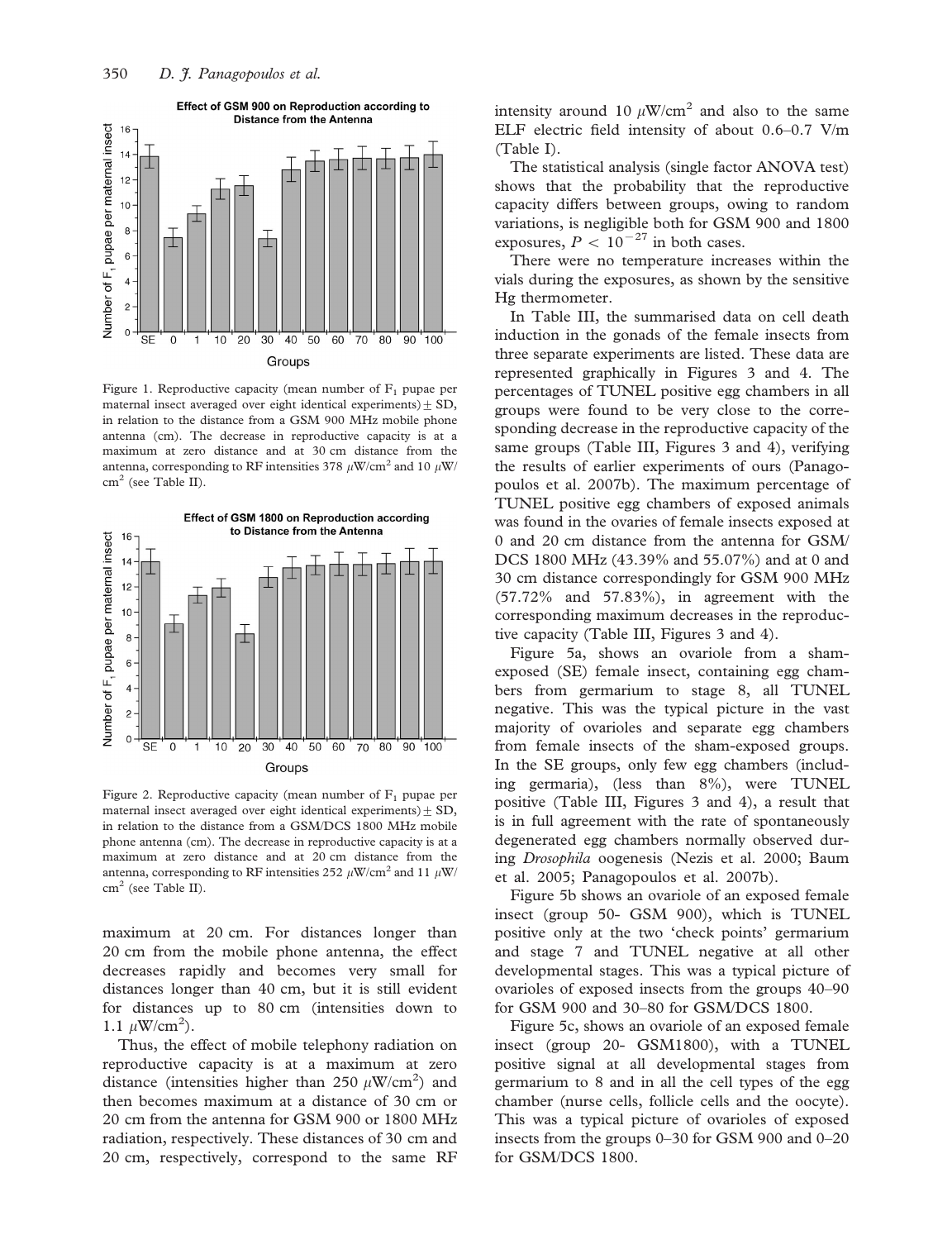|              | <b>GSM 900</b>              |                |               | <b>GSM 1800</b>             |                |               |
|--------------|-----------------------------|----------------|---------------|-----------------------------|----------------|---------------|
|              | Sum ratio of                |                |               | Sum ratio of                |                |               |
| Groups-      | TUNEL-positive              |                |               | TUNEL-positive              |                |               |
| Distance     | to total                    |                |               | to total                    |                | Deviation     |
| from mob.    | number of                   | Percentage of  | Deviation     | number of                   | Percentage of  | from          |
| phone        | egg-chambers                | TUNEL-positive | from          | egg-chambers                | TUNEL-positive | sham-         |
| antenna      | from germarium              | egg-chambers   | sham-exposed  | from germarium              | egg-chambers   | exposed       |
| (cm)         | to stage $10 + SD$          | $(\% )$        | groups $(\%)$ | to stage $10 \pm SD$        | $(\% )$        | groups $(\%)$ |
| $\Omega$     | $355/615 = 0.5772 + 0.083$  | 57.72          | $+50.16$      | $243/560 = 0.4339 + 0.087$  | 43.39          | $+35.77$      |
| $\mathbf{1}$ | $267/612 = 0.4363 + 0.061$  | 43.63          | $+36.01$      | $146/483 = 0.3023 + 0.059$  | 30.23          | $+22.61$      |
| 10           | $172/577 = 0.2981 + 0.052$  | 29.81          | $+22.24$      | $136/532 = 0.2556 + 0.054$  | 25.56          | $+17.94$      |
| 20           | $152/564 = 0.2695 + 0.049$  | 26.95          | $+19.38$      | $337/612 = 0.5507 + 0.095$  | 55.07          | $+47.45$      |
| 30           | $336/581 = 0.5783 + 0.092$  | 57.83          | $+50.26$      | $78/452 = 0.1726 + 0.061$   | 17.26          | $+9.64$       |
| 40           | $93/542 = 0.1716 + 0.053$   | 17.16          | $+9.59$       | $62/577 = 0.1075 + 0.056$   | 10.75          | $+3.13$       |
| 50           | $60/556 = 0.1079 + 0.043$   | 10.79          | $+3.22$       | $54/511 = 0.1057 + 0.042$   | 10.57          | $+2.95$       |
| 60           | $51/498 = 0.1024 + 0.045$   | 10.24          | $+2.67$       | $57/580 = 0.0983 + 0.046$   | 9.83           | $+2.21$       |
| 70           | $57/584 = 0.0976 + 0.041$   | 9.76           | $+2.19$       | $39/427 = 0.0913 \pm 0.033$ | 9.13           | $+1.51$       |
| 80           | $51/563 = 0.0906 + 0.037$   | 9.06           | $+1.49$       | $39/485 = 0.0804 + 0.034$   | 8.04           | $+0.42$       |
| 90           | $50/591 = 0.0846 + 0.04$    | 8.46           | $+0.89$       | $41/534 = 0.0768 + 0.028$   | 7.68           | $+0.06$       |
| 100          | $46/602 = 0.0764 \pm 0.035$ | 7.64           | $+0.07$       | $43/557 = 0.0772 \pm 0.035$ | 7.72           | $+0.1$        |
| <b>SE</b>    | $47/621 = 0.0757 + 0.038$   | 7.57           | $\mathbf{0}$  | $48/630 = 0.0762 + 0.034$   | 7.62           | $\mathbf{0}$  |

Table III. Effect of GSM 900 and 1800 radiation-fields on ovarian cell death induction at different distances from the mobile phone antenna.

Like in our earlier experiments (Panagopoulos et al. 2007b), although in the most egg-chambers where DNA fragmentation could be observed the TUNEL positive signal was most evident in the nurse cells, in many egg chambers of exposed animals and especially in the groups 0–30 for GSM 900 and 0–20 for GSM 1800 on which the bioactivity of the radiation was maximum, a TUNEL-positive signal was detected in all three kinds of egg chamber cells (Figure 5c).

In the SE groups, random DNA fragmentation was observed almost exclusively at the two developmental stages named check-points (germarium and stage 7–8) as also observed before (Panagopoulos et al. 2007b). Similarly, induced DNA fragmentation in the groups 40–100 for GSM 900 and 30–100 for GSM 1800 (Figure 5b), was observed mostly at the two check-points, (data not shown) and only in few cases at the other provitellogenic and vitellogenic stages, 1–6 and 9–10, correspondingly. In contrast, ovarian egg chambers of animals from the exposed groups 0–30 for GSM 900 and 0–20 for GSM 1800, were found to be TUNEL-positive to a high degree at all developmental stages from germarium to stage 10 (Figure 5c), (data not shown). In all cases (both in the SE and also in the exposed groups), the TUNELpositive signal was observed predominantly and was most intense at the two check points, germarium and stages 7–8, as previously recorded (Panagopoulos et al. 2007b).

Statistical analysis (single factor analysis-of-variance test) shows that the probability that cell death induction differs between groups because of random variations, is  $P < 10^{-10}$  both for GSM 900 MHz and 1800 MHz exposures.

The effect on the reproductive capacity, and the induced cell death in the ovaries of exposed female insects, diminishes considerably for distances longer than 40 cm from the mobile phone antenna and disappears for distances longer than 80–90 cm, corresponding to radiation intensities smaller than 1  $\mu$ W/cm<sup>2</sup> (Tables I–III, Figures 1–4). For distances longer than 50 cm where the ELF components fall within the background of the stray 50 Hz fields, the decrease in reproductive capacity as well as the increase in cell death induction, in regards to the SE groups was very small falling within the standard deviation of the SE groups (Tables II and III, Figures 1–4).

The results of Pearson's linear correlation analysis show a slightly stronger linear relationship between reproductive capacity and ELF electric field intensity (linear correlation coefficient,  $r \approx -0.72$ ,  $P < 0.01$ for GSM 900 and  $r \approx -0.65$ ,  $P < 0.03$  for GSM/ DCS 1800), than between reproductive capacity and RF radiation intensity ( $r \approx -0.70$ ,  $P < 0.02$  and  $r \approx -0.63$ ,  $P < 0.03$ , respectively), both for GSM 900 and 1800 exposures. Since our results show that the dependence of reproductive capacity and cell death induction on RF and ELF intensities is nonlinear (Figures 1–4), we applied also Kendall's nonparametric correlation analysis for a better estimation of the non-linear correlation between the variables. This correlation analysis in contrast to the previous one, showed a slightly stronger relationship between reproductive capacity and RF radiation intensity (correlation coefficient,  $r \approx -0.85$ ,  $P < 0.001$  for GSM 900 and  $r \approx -0.88$ ,  $P < 0.001$  for GSM/ DCS 1800), than between reproductive capacity and ELF electric field intensity  $r \approx -0.79$ ,  $P = 0.001$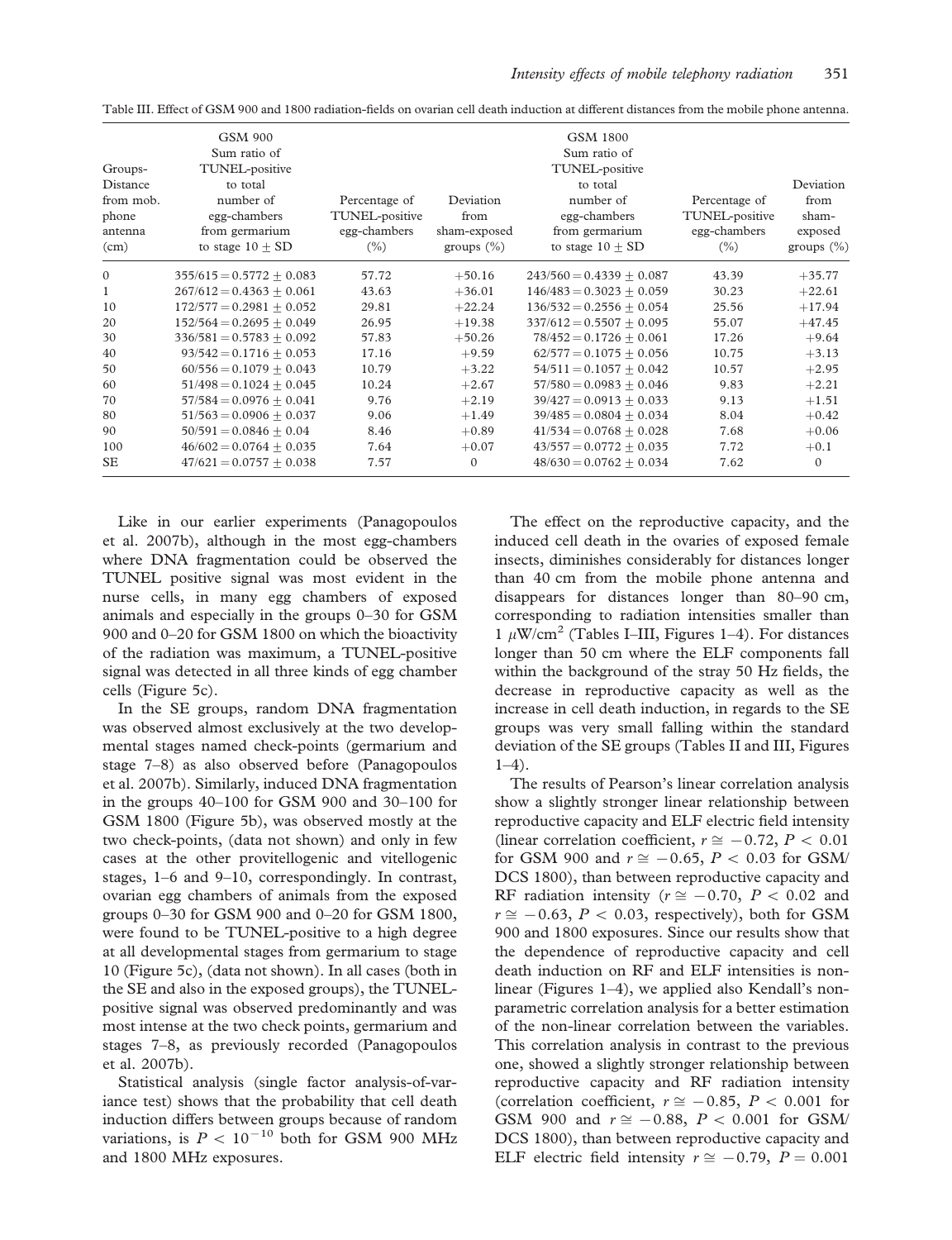

Figure 3. Mean ratio of ovarian cell death (number of TUNELpositive to total number of egg-chambers, averaged over three identical experiments) $\pm$  SD, in relation to the distance from a GSM 900 MHz mobile phone antenna (cm). The increase in cell death induction is at a maximum at zero distance and at 30 cm distance from the antenna, corresponding to RF intensities 378  $\mu$ W/cm<sup>2</sup> and 10  $\mu$ W/cm<sup>2</sup> (see Tables I and III).



Figure 4. Mean ratio of ovarian cell death (number of TUNELpositive to total number of egg-chambers, averaged over three identical experiments) $\pm$  SD, in relation to the distance from a GSM/DCS 1800 MHz mobile phone antenna (cm). The increase in cell death induction is at a maximum at zero distance and at 20 cm distance from the antenna, corresponding to RF intensities 252  $\mu$ W/cm<sup>2</sup> and 11  $\mu$ W/cm<sup>2</sup> (see Tables I and III).

and  $r \approx -0.78$ ,  $P = 0.001$ ), both for GSM 900 and 1800 exposures. We note that the P-values (the probabilities that the corresponding r-values are due to random variation in the data points) in the case of Kendall's non-parametric correlation are smaller than the corresponding ones in Pearson's linear correlation, suggesting that non-parametric correlation analysis is perhaps more appropriate in the case of our (non-linear) results. The correlation analysis between reproductive capacity and distance from the antenna, gave the same values as between reproductive capacity and RF intensity and the correlation



Figure 5. (a) Typical TUNEL-negative fluorescent picture of an ovariole of a sham-exposed female insect, containing egg chambers from germarium to stage 9. Bar: 10  $\mu$ m. (b) Ovariole of an exposed insect (group GSM 900, 50 cm) with TUNEL-positive signal only at the two check points, germarium plus stage 7 egg chamber and TUNEL-negative intermediate stages. Bar: 10  $\mu$ m. (c) Ovariole of exposed female insect (group GSM 1800, 20 cm) with fragmented DNA at all stages from germarium to stage 8 and in all kinds of egg chamber cells. NC, nurse cells; FC, follicle cells; OC, oocyte. Bar:  $10 \mu m$ .

between reproductive capacity and ELF magnetic field was found to be even weaker than with ELF electric field.

#### Discussion and conclusion

The effect of mobile telephony radiation on the reproductive capacity and the corresponding induced cell death in the ovaries of the exposed female insects, is very intense for distances up to 30 cm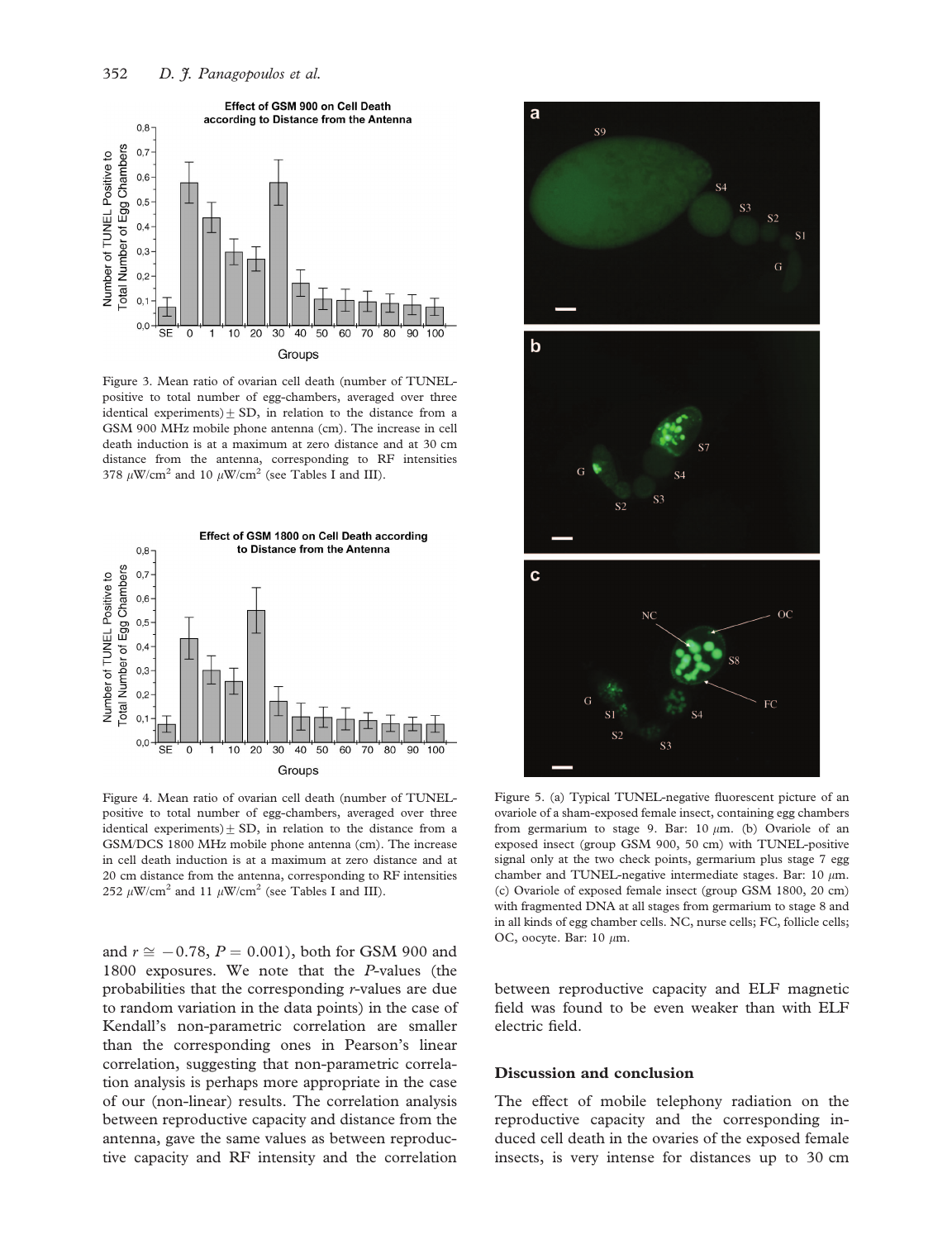from the mobile phone antenna, then diminishes considerably for distances longer than  $40-50$  cm from the mobile phone antenna where the ELF components fall within the background, but it is still evident for distances up to 100 cm (radiation intensities down to 1  $\mu$ W/cm<sup>2</sup>). This fact suggests that this kind of radiation is bioactive for intensities higher than 1  $\mu$ W/cm<sup>2</sup>.

The statistical analysis (single-factor Analysis of Variance) shows that the groups differ between them in reproductive capacity and cell death induction because of the GSM 900/1800 exposures at the different distances-intensities. The reason that the P value is much smaller in the case of reproductive capacity ( $P < 10^{-27}$ ) than in cell death induction  $(P < 10^{-10})$ , is only that the number of experiments for cell death induction was smaller.

The fact that for distances longer than 50 cm where the ELF components fall within the background, the bioactivity of the radiation although is still evident decreases considerably and falls within the standard deviation of the SE group, might suggest that the ELF components of digital mobile telephony signals, play a crucial role in their bioactivity, alone or in conjunction with the RF carrier wave. This is in agreement with the mechanism that we have proposed for the action of EMF on living organisms, according to which, lower frequency fields are more bioactive than higher frequency ones (Panagopoulos et al. 2000b, 2002; Panagopoulos and Margaritis 2003b). According to this mechanism, ELF electric fields of the order of  $10^{-3}$  V/m, are able to disrupt cell function by irregular gating of electrosensitive ion channels on the cell membranes. As shown in Table I, the ELF components of both GSM 900 and 1800 fields appear to possess sufficient intensity for this, for distances up to 50 cm from the antenna of a mobile phone (or about 50 m from a corresponding base station antenna).

It is interesting that the decrease in the reproductive capacity was found to be maximum not only within the near field of the mobile phone antenna (0– 5.2 cm from the antenna for GSM 900 and 0–2.6 cm for GSM 1800) (Panagopoulos and Margaritis 2010), where the intensity of the radiation is maximum, but also within the far field, at 20– 30 cm distance from the mobile phone antenna. Thus, in the present experiments, we have discovered the existence of increased bioactivity 'windows' for both GSM 900 and 1800 radiations. These 'bioactivity windows' appear at distances 20 or 30 cm from the GSM 1800 or 900 mobile phone antenna respectively, where the radiation intensity is in both cases close to 10  $\mu$ W/cm<sup>2</sup> and the ELF electric field intensity 0.6–0.7 V/m. At these distances, the bioeffect becomes even more intense than at zero distance from a mobile phone antenna where the RF intensity is higher than 250  $\mu$ W/cm<sup>2</sup>, and the

ELF electric filed intensity higher than 13 V/m (Table I). Another series of experiments is now necessary, aiming to reveal the nature of these bioactivity 'windows', (i.e., whether they depend on the intensity of the radiation/fields, or on any other parameter like for example the wavelength of the radiation which happens to be close to the distance where the 'window' appears) (Panagopoulos and Margaritis 2010).

The distance of 20–30 cm from a mobile phone antenna where the bioactivity 'windows' are observed, corresponds to a distance of about 20–30 m from a base station antenna (Panagopoulos and Margaritis 2008). Since mobile telephony base station antennas are usually located within residential areas, at distances 20–30 m from such antennas there are often houses and workplaces where people are exposed for up to 24 h per day. Therefore, our present findings show that mobile telephony radiation can be very bioactive at intensity levels encountered at residential and working areas around base station antennas.

We do not know which constituent of the real mobile telephony signal, (i.e., the RF carrier, the ELF pulse repetition frequencies, or the combination of both), is more responsible for the bioactivity of the signal or for the existence of the 'windows' found in our experiments. Real mobile telephony signals are always RF carrier signals pulsed at ELF in order to be able to transmit information. Furthermore, real mobile telephony signals are never constant in intensity or frequency. Therefore, we consider that performing experiments with idealised continuous signals corresponding to the RF carrier alone or to the ELF constituents alone would not represent reality.

Non-parametric Correlation analysis showed a slightly more increased relationship with the RF intensity than with ELF electric field intensity, while Linear Correlation analysis gave an opposite result. A possible conclusion from the Correlation analysis is that both RF and ELF parameters of the mobile telephony radiations are responsible for the effects, but since non-parametric correlation analysis might be more appropriate because of the non-linearity of our data, perhaps RF is slightly more responsible than ELF. Although the correlation analysis between reproductive capacity and distance from the antenna gave the same values as between reproductive capacity and RF intensity, distance is only indirectly related to the phenomenon. The effect of the distance depends basically on the fact that the RF and ELF intensities change with the distance. Nevertheless, other possibilities like effect of the radiation wavelength, wave interference, or effect of the differences between near and far field zone of the antenna cannot be excluded and will be investigated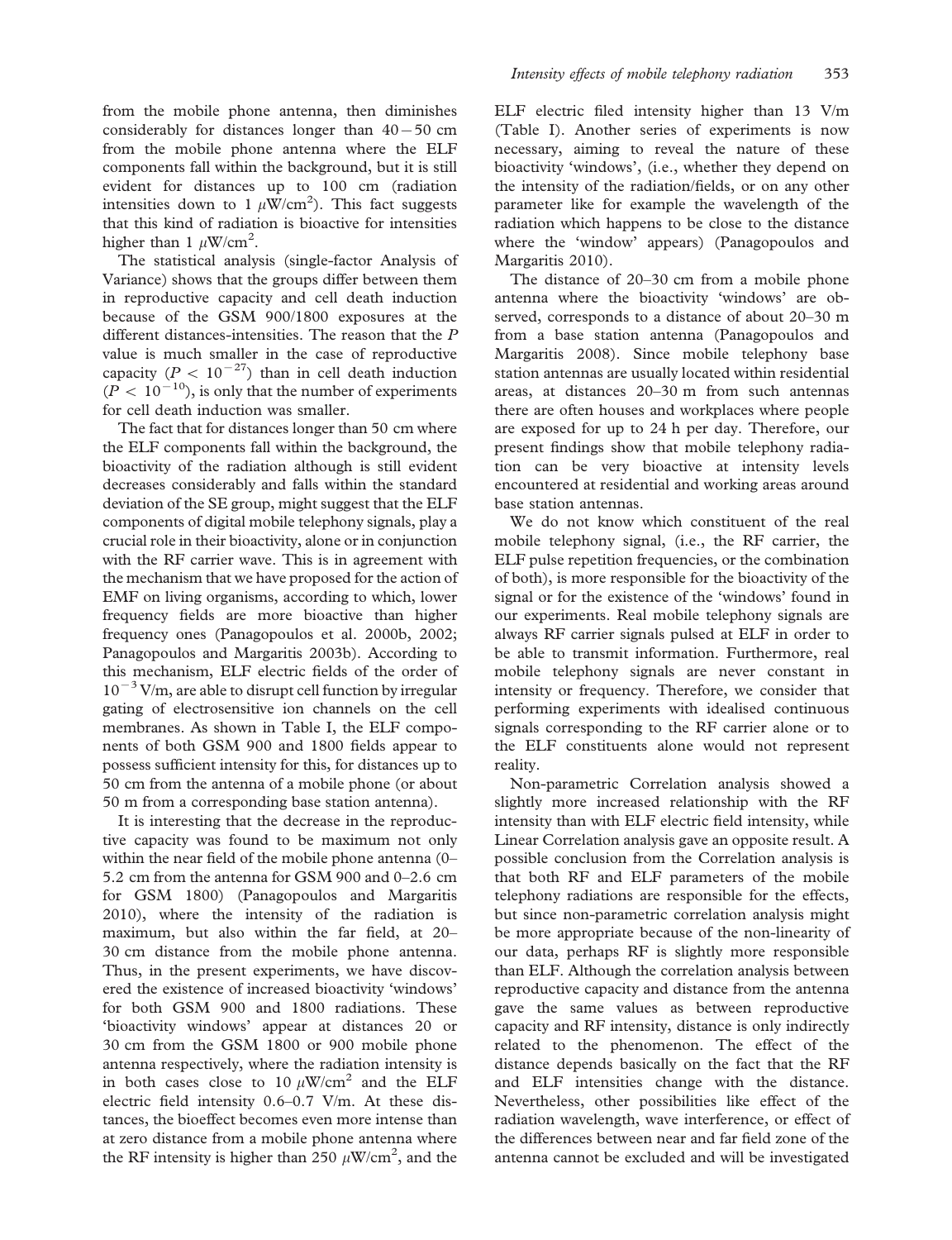and discussed in a separate series of experiments together with the nature of the observed bioactivity 'windows' (Panagopoulos and Margaritis 2010).

Although windows of increased bioactivity of RF radiations have been recorded over many years (Bawin et al. 1975, 1978; Bawin and Adey 1976; Blackman et al. 1980, 1989; Goodman et al. 1995), there is still no widely accepted explanation for their existence.

We do not know whether the bioactivity 'windows' found in our present experiments are related exclusively with the certain organism we used as experimental animal, or they would appear for other organisms too. More experiments with different experimental animals exposed at different distances from a mobile phone antenna are necessary to answer this question. Since the effect of cell death induction was observed in all three different kinds of female reproductive cells (nurse cells, follicle cells and the oocyte) and since most cellular functions are identical in both insect and mammal cells, we consider that it is possible for the above 'windows' of increased bioactivity to exist for other organisms and humans as well. The bioactivity 'windows' found in our present experiments could possibly correlate with recent results of another experimental group reporting that GSM radiation caused increased permeability of the blood-brain barrier in rat nerve cells and the strongest effect was produced by the lowest SAR values which correspond to the weakest radiation intensity (Eberhardt et al. 2008).

Our present experiments verify our earlier results (Panagopoulos et al. 2007b) that the reduction in reproductive capacity caused by digital mobile telephony radiation is due to induced cell death in the gonads. Furthermore, our present results show that induced cell death is the reason for the reduction in reproductive capacity also at longer distances from the antenna (or at lower intensities) than in our earlier experiments.

Our results show that exposure of living organisms to mobile telephony radiation is highly bioactive and able to induce cell death at intensities higher than few  $\mu$ W/cm<sup>2</sup> and this bioactivity is still evident for intensities down to 1  $\mu$ W/cm<sup>2</sup> (corresponding to distances up to 100 cm from a mobile phone, or up to about 100 m from a base station antenna). Effects were not observed at intensities lower than 1  $\mu$ W/  $\text{cm}^2$  in the specific biological system that we studied. Therefore, our present results might suggest that public exposure should be restricted at intensities below this value.

As in our earlier experiments (Panagopoulos et al. 2007b), although egg chambers during early and mid oogenesis in Drosophila were not reported before to exhibit either stress-induced by other stress factors than EMF, or physiological degeneration, at other stages except germarium and stages 7– 8 (Drummond-Barbosa and Spradling 2001; Nezis et al. 2000, 2002; McCall 2004), mobile telephony radiation was found to induce cell death at all provitellogenic and vitellogenic stages 1–10 and the germarium. Additionally again cell death could be observed in all the cell types of the egg chamber, i.e., not only in nurse cells and follicle cells on which it was already known to be induced by other stress factors than EMF (Cavaliere et al. 1998; Foley and Cooley 1998; Drummond-Barbosa and Spradling 2001; Nezis et al. 2000, 2002; McCall 2004), but also in the oocyte (Figure 5c). A possible explanation for these phenomena as given by us before (Panagopoulos et al. 2007b) is based on the fact that the electromagnetic stress induced in the ovarian cells by the GSM 900 and 1800 fields is a new and probably more intense type of external stress, against which ovarian cells do not have adequate defence mechanisms like they do in the case of other kinds of external stresses like poor nutrition, heat or chemical stress.

The fact that electromagnetic stress induces DNA fragmentation in the oocyte (except of the nurse and follicle cells which anyway degenerate physiologically at stages 11–14) shows that the action of the electromagnetic stress is genotoxic and not just a shift of the physiological apoptotic stages in time as someone could possibly think as an alternative explanation. Besides, if it was just a shift of physiological apoptosis towards earlier stages, it would seem more likely for the organism to eliminate the defective egg chambers in the existing check points, germarium and stages 7–8, since this is the reason for the existence of the check points.

It is again important to emphasize that induced DNA fragmentation in the oocyte which undergoes meiosis during the last stages of oogenesis may result in heritable mutations upon DNA damage induction and repair, if not in cell death (Panagopoulos et al. 2007b).

Although we cannot simply extrapolate, we consider that similar effects on humans are possible for two reasons. First, insects are found to be more resistant than mammals, at least to ionising radiation (Abrahamson et al. 1973; Koval et al. 1977). Second, our results are in agreement with similar reported effects on mammals (although of course under different experimental conditions) (Lai and Singh 1995, 1996; Salford et al. 2003; Aitken et al. 2005). It is also possible that induced cell death on a number of brain cells can explain symptoms like headaches, fatigue, sleep disturbances etc., reported as 'microwave syndrome' (Navarro et al. 2003; Hutter et al. 2006).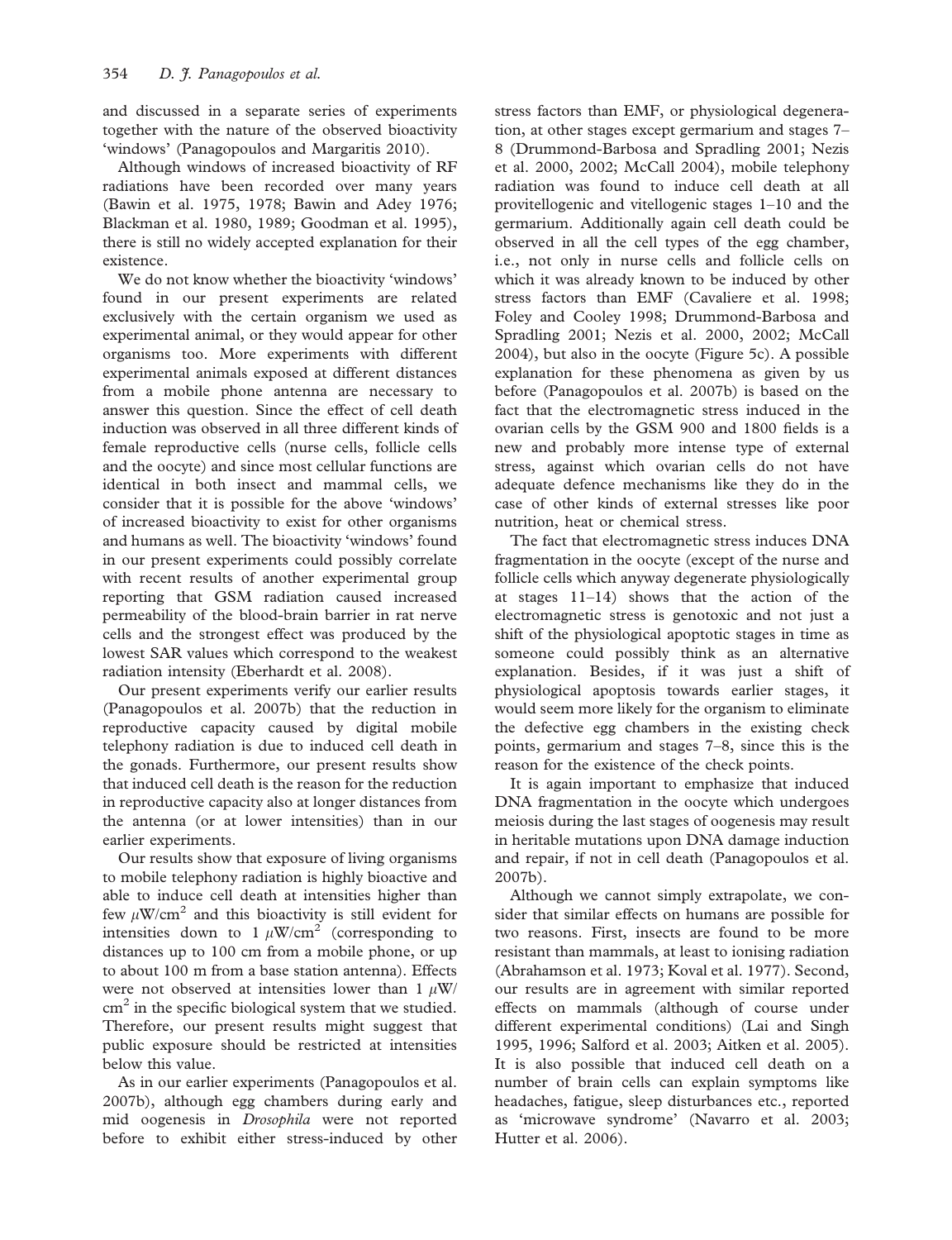In conclusion, we consider that our results imply the very cautious use of mobile phones at distances not shorter than 40 cm from the user's head and a reconsideration of the current exposure criteria in order to restrict public exposure from base station antennas to intensities not higher than 1  $\mu$ W/cm<sup>2</sup>. According to the present study, even some of the lowest national current corresponding exposure limits might not be safe enough, like for example, the Chinese limit for public exposure (40  $\mu$ W/cm<sup>2</sup>) or the corresponding limit of Russia, Italy and Poland (10  $\mu$ W/cm<sup>2</sup>) (International EMF Project). In contrast, the recent decision of Liechtenstein to reduce its national exposure limit from 9.5  $\mu$ W/cm<sup>2</sup> (6 V/m) to 0.095  $\mu$ W/cm<sup>2</sup> (0.6 V/m) [\(http://world](http://worldradio.ch/wrs/news/wrsnews/liechtenstein-to-vote-on-mobile-phone-masts .shtml?15942) [radio.ch/wrs/news/wrsnews/liechtenstein-to-vote-on](http://worldradio.ch/wrs/news/wrsnews/liechtenstein-to-vote-on-mobile-phone-masts .shtml?15942)[mobile-phone-masts.shtml?15942\)](http://worldradio.ch/wrs/news/wrsnews/liechtenstein-to-vote-on-mobile-phone-masts .shtml?15942) seems to be in agreement with the results of the present study, moreover including a safety factor of more than 10 times a lower limit than 1  $\mu$ W/cm<sup>2</sup>.

Declaration of interest: The authors report no conflicts of interest. The authors alone are responsible for the content and writing of the paper.

#### References

- Abrahamson S, Bender MA, Conger AD, Wolff S. 1973. Uniformity of radiation-induced mutation rates among different species. Nature 245:460–462.
- Aitken RJ, Bennetts LE, Sawyer D, Wiklendt AM, King BV. 2005. Impact of radio frequency electromagnetic radiation on DNA integrity in the male germline. International Journal of Andrology 28(3):171–179.
- Balmori A. 2005. Possible effects of electromagnetic fields from phone masts on a population of White Stork (Ciconia ciconia). Electromagnetic Biology and Medicine 24(2):109– 119.
- Barteri M, Pala A, Rotella S. 2005. Structural and kinetic effects of mobile phone microwaves on acetylcholinesterase activity. Biophysical Chemistry 113(3):245–253.
- Baum JS, St George JP, McCall K. 2005. Programmed cell death in the germline. Seminars in Cell and Developmental Biology 16(2):245–259.
- Bawin SM, Kaczmarek LK, Adey WR. 1975. Effects of modulated VMF fields, on the central nervous system. Annals of the New York Academy of Sciences 247:74–81.
- Bawin SM, Adey WR. 1976. Sensitivity of calcium binding in cerebral tissue to weak environmental electric fields oscillating at low frequency. Proceedings of the National Academy of Sciences of the USA 73:1999–2003.
- Bawin SM, Adey WR, Sabbot IM. 1978. Ionic factors in release of  ${}^{45}Ca^{2+}$  from chick cerebral tissue by electromagnetic fields. Proceedings of the National Academy of Sciences of the USA 75:6314–6318.
- Belyaev IY, Hillert L, Protopopova M, Tamm C, Malmgren LO, Persson BR, Selivanova G, Harms-Ringdahl M. 2005. 915 MHz microwaves and 50 Hz magnetic field affect chromatin conformation and 53BP1 foci in human lymphocytes from hypersensitive and healthy persons. Bioelectromagnetics 26(3):173–184.
- Belyaev IY, Markova E, Hillert L, Malmgren LO, Persson BR. 2009. Microwaves from UMTS/GSM mobile phones induce long-lasting inhibition of 53BP1/gamma-H2AX DNA repair foci in human lymphocytes. Bioelectromagnetics 30:129–141.
- Blackman CF, Benane SG, Elder JA, House DE, Lampe JA, Faulk JM. 1980. Induction of calcium-ion efflux from brain tissue by radiofrequency radiation: Effect of sample number and modulation frequency on the power-density window. Bioelectromagnetics (New York) 1:35–43.
- Blackman CF, Kinney LS, House DE, Joines WT. 1989. Multiple power-density windows and their possible origin. Bioelectromagnetics 10(2):115–128.
- Blettner M, Schlehofer B, Breckenkamp J, Kowall B, Schmiedel S, Reis U, Potthoff P, Schuz J, Berg-Beckhoff G. 2009. Mobile phone base stations and adverse health effects: Phase 1 of a population-based, cross-sectional study in Germany. Occupational and Environmental Medicine 66:118–123.
- Caraglia M, Marra M, Mancinelli F, D'Ambrosio G, Massa R, Giordano A, Budillon A, Abbruzzese A, Bismuto E. 2005. Electromagnetic fields at mobile phone frequency induce apoptosis and inactivation of the multi-chaperone complex in human epidermoid cancer cells. Journal of Cellular Physiology 204(2):539–548.
- Cavaliere V, Taddei C, Gargiulo G. 1998. Apoptosis of nurse cells at the late stages of oogenesis of Drosophila melanogaster. Development Genes and Evolution 208(2):106–112.
- Clark MP. Networks and telecommunications. 2001. 2nd ed. New York: John Wiley and Sons.
- Diem E, Schwarz C, Adlkofer F, Jahn O, Rudiger H. 2005. Nonthermal DNA breakage by mobile-phone radiation (1800 MHz) in human fibroblasts and in transformed GFSH-R17 rat granulosa cells in vitro. Mutation Research 583(2):178–183.
- Drummond-Barbosa D, Spradling AC. 2001. Stem cells and their progeny respond to nutritional changes during Drosophila oogenesis. Developmental Biology 231:265–278.
- Eberhardt JL, Persson BRR, Brun AE, Salford LG, Malmgren LOG. 2008. Blood-brain barrier permeability and nerve cell damage in rat brain 14 and 28 days after exposure to microwaves from GSM mobile phones. Electromagnetic Biology and Medicine 27:215–229.
- Everaert J, Bauwens D. 2007. A possible effect of electromagnetic radiation from mobile phone base stations on the number of breeding house sparrows (Passer domesticus). Electromagnetic Biology and Medicine 26(1):63–72.
- Foley K, Cooley L. 1998. Apoptosis in late stage Drosophila nurse cells does not require genes within the H99 deficiency. Development 125(6):1075–1082.
- Garaj-Vrhovac V, Orescanin V. 2009. Assessment of DNA sensitivity in peripheral blood leukocytes after occupational exposure to microwave radiation: The alkaline comet assay and chromatid breakage assay. Cell Biology and Toxicology 25:33– 43.
- Gavrieli Y, Sherman Y, Ben-Sasson SA. 1992. Identification of programmed cell death in situ via specific labeling of nuclear DNA fragmentation. The Journal of Cell Biology 119(3):493–501.
- Goodman EM, Greenebaum B, Marron MT. 1995. Effects of electro- magnetic fields on mollecules and cells. International Review of Cytology 158:279–338.
- Hamnerius I, Uddmar Th. 2000. Microwave exposure from mobile phones and base stations in Sweden. Proceedings, International Conference on Cell Tower Siting, Salzburg; pp 52–63 (or from the website: [www.land-salzburg.gv.at/cell tower](www.land-salzburg.gv.at/celltower))
- Hardell L, Carlberg M, Söderqvist F, Mild KH, Morgan LL. 2007. Long-term use of cellular phones and brain tumours: Increased risk associated with use  $for > or = 10$  years. Occupational and Environmental Medicine 64(9):626–632 (Review).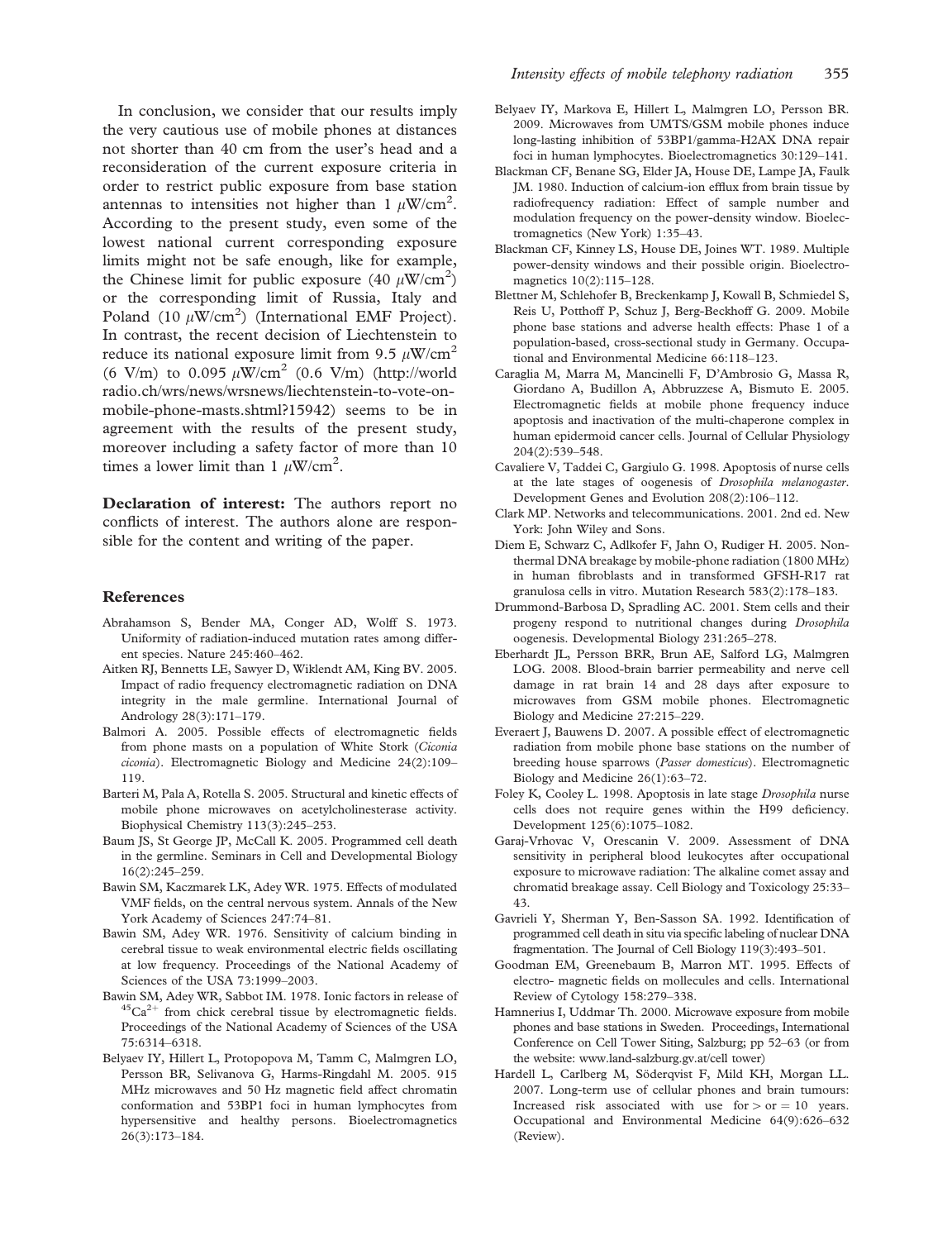- Hardell L, Carlberg M, Hansson Mild K. 2006. Pooled analysis of two case-control studies on use of cellular and cordless telephones and the risk for malignant brain tumours diagnosed in 1997–2003. International Archives of Occupational and Environmental Health 2006 Sep;79(8):630–639.
- Hardell L, Hansson Mild K. 2006. Mobile phone use and risk of acoustic neuroma: Results of the interphone case-control study in five North European countries. British Journal of Cancer 94(9):1348–1349.
- Hardell L, Carlberg M, Hansson Mild K. 2009. Epidemiological evidence for an association between use of wireless phones and tumor diseases. Pathophysiology 16(2–3):113–122.
- Hardell L, Carlberg M. 2009. Mobile phones, cordless phones and the risk for brain tumours. International Journal of Oncology 35:5–17.

Hillebrand F, editor. 2002. GSM and UTMS. New York: Wiley.

- Hutter H-P, Moshammer H, Wallner P Kundi M. 2006. Subjective symptoms, sleeping problems, and cognitive performance in subjects living near mobile phone base stations. Occupational and Environmental Medicine 63:307–313.
- Hyland GJ. 2000. Physics and biology of mobile telephony. The Lancet 356:1833–1836.
- International Commission for Non Ionising Radiation Protection (ICNIRP). 1998. Guidelines for limiting exposure to timevarying electric, magnetic and electromagnetic fields (up to 300 GHz). Health Physics 74:494–522.
- International EMF Project, EMF World Wide Standards. Accessed from the website: [http://www.who.int/docstore/peh](http://www.who.int/docstore/peh-emf/EMFStandards/who-0102/Worldmap5.htm)[emf/EMFStandards/who-0102/Worldmap5.htm](http://www.who.int/docstore/peh-emf/EMFStandards/who-0102/Worldmap5.htm)
- Khurana VG, Teo C, Kundi M, Hardell L, Carlberg M. 2009. Cell phones and brain tumors: A review including the longterm epidemiologic data. Surgical Neurology 72(3):205–214.
- Koval TM, Hart RW, Myser WC, Hink WF. 1977. A comparison of survival and repair of UV-induced DNA damage in cultured insect versus mammalian cells. Genetics 87:513–518.
- Kundi M. 2004. Mobile phone use and cancer. Occupational and Environmental Medicine 61:560–570.
- Kundi M, Hutter HP. 2009. Mobile phone base stations effects on wellbeing and health. Pathophysiology 16:123–135.
- Kwee S, Raskmark P. 1998. Changes in cell proliferation due to environmental non-ionizing radiation: 2. Microwave radiation. Bioelectrochemistry and Bioenergetics 44:251–255.
- Lai H, Singh NP. 1995. Acute low-intensity microwave exposure increases DNA single-strand breaks in rat brain cells. Bioelectromagnetics 16(3):207–210.
- Lai H, Singh NP. 1996. Single- and double-strand DNA breaks in rat brain cells after acute exposure to radiofrequency electromagnetic radiation. International Journal of Radiation Biology 69(4):513–521.
- Lai H, Singh NP. 1997. Melatonin and a spin-trap compound block radiofrequency electromagnetic radiation-induced DNA strand breaks in rat brain cells. Bioelectromagnetics 18(6):446– 454.
- Lin-Liu S, Adey WR. 1982. Low frequency amplitude modulated microwave fields change calcium efflux rates from synaptosomes. Bioelectromagnetics (New York) 3:309–322.
- Lopez-Martin ME, Brogains J, Relova-Quinteiro JL, Cadarso-Suárez C, Jorge-Barreiro FJ, Ares-Pena FJ. 2009. The action of pulse-modulated GSM radiation increases regional changes in brain activity and c-Fos expression in cortical and subcortical areas in a rat model of picrotoxin-induced seizure proneness. Journal of Neuroscience Research 87: 1484–1499.
- Maber J. 1999. Data analysis for biomolecular sciences. Essex, UK: Longman.
- Magras IN, Xenos TD. 1997. RF radiation-induced changes in the prenatal development of mice. Bioelectromagnetics 8:455– 461.
- Markova E, Hillert L, Malmgren L, Persson BR, Belyaev IY. 2005. Microwaves from GSM mobile telephones affect 53BP1 and gamma-H2AX foci in human lymphocytes from hypersensitive and healthy persons. Environmental Health Perspectives 113(9):1172–1177.
- McCall K. 2004. Eggs over easy: cell death in the Drosophila ovary. Developmental Biology 274(1):3–14.
- Navarro EA, Segura J, Portolés M, Gómez-Perretta de Mateo C. 2003. The microwave syndrome: A preliminary study in Spain. Electromagnetic Biology and Medicine 22(2–3):161– 169.
- Nezis IP, Stravopodis DJ, Papassideri I, Robert-Nicoud M, Margaritis LH. 2000. Stage-specific apoptotic patterns during Drosophila oogenesis. European Journal of Cell Biology 79:610–620.
- Nezis IP, Stravopodis DJ, Papassideri I, Robert-Nicoud M, Margaritis LH. 2002. Dynamics of apoptosis in the ovarian follicle cells during the late stages of Drosophila oogenesis. Cell and Tissue Research 307:401–409.
- Nylund R, Leszczynski D. 2006. Mobile phone radiation causes changes in gene and protein expression in human endothelial cell lines and the response seems to be genome- and proteomedependent. Proteomics 6(17):4769–4780.
- Panagopoulos DJ, Karabarbounis A, Margaritis LH. 2004. Effect of GSM 900-MHz mobile phone radiation on the reproductive capacity of Drosophila melanogaster. Electromagnetic Biology and Medicine 23(1):29–43.
- Panagopoulos DJ, Messini N, Karabarbounis A, Philippetis AL, Margaritis LH. 2000a. Radio frequency electromagnetic radiation within 'safety levels' alters the physiological function of insects. In: Kostarakis P, Stavroulakis P, editors. Millennium International Workshop on biological effects of electromagnetic fields. Proceedings. Heraklion, Crete, Greece; 17–20 October 2000. pp 169–175.
- Panagopoulos DJ, Margaritis LH. 2003a. Effects of electromagnetic fields on the reproductive capacity of Drosophila melanogaster. In: Stavroulakis P, editor. Biological effects of electromagnetic fields. Berlin: Springer. pp 545–578.
- Panagopoulos DJ, Messini N, Karabarbounis A, Filippetis AL, Margaritis LH. 2000b. A mechanism for action of oscillating electric fields on cells. Biochemical and Biophysical Research Communications 272(3):634–640.
- Panagopoulos DJ, Karabarbounis A, Margaritis LH. 2002. Mechanism for action of electromagnetic fields on cells. Biochemical and Biophysical Research Communications 298(1):95–102.
- Panagopoulos DJ, Margaritis LH. 2002. Effects of different kinds of EMFs on the offspring production of insects. In: Kostarakis P, editor. 2nd International Workshop, Biological effects of electromagnetic fields. Proceedings. Rhodes, Greece; 7–11 October 2002. pp 438–452.
- Panagopoulos DJ, Margaritis LH. 2003b. Theoretical considerations for the biological effects of electromagnetic fields. In: Stavroulakis P, editor. Biological effects of electromagnetic fields. Berlin: Springer. pp 5–33.
- Panagopoulos DJ, Chavdoula ED, Karabarbounis A, Margaritis LH. 2007a. Comparison of bioactivity between GSM 900 MHz and DCS 1800 MHz mobile telephony radiation. Electromagnetic Biology and Medicine 26(1).
- Panagopoulos DJ, Chavdoula ED, Nezis IP, Margaritis LH. 2007b. Cell death induced by GSM 900 MHz and DCS 1800 MHz mobile telephony radiation. Mutation Research 626:69– 78.
- Panagopoulos DJ, Margaritis LH. 2008. Mobile telephony radiation effects on living organisms. In: Harper AC, Buress RV, editors. Mobile telephones, networks, applications and performance. New York: Nova Science Publishers. pp 107– 149.